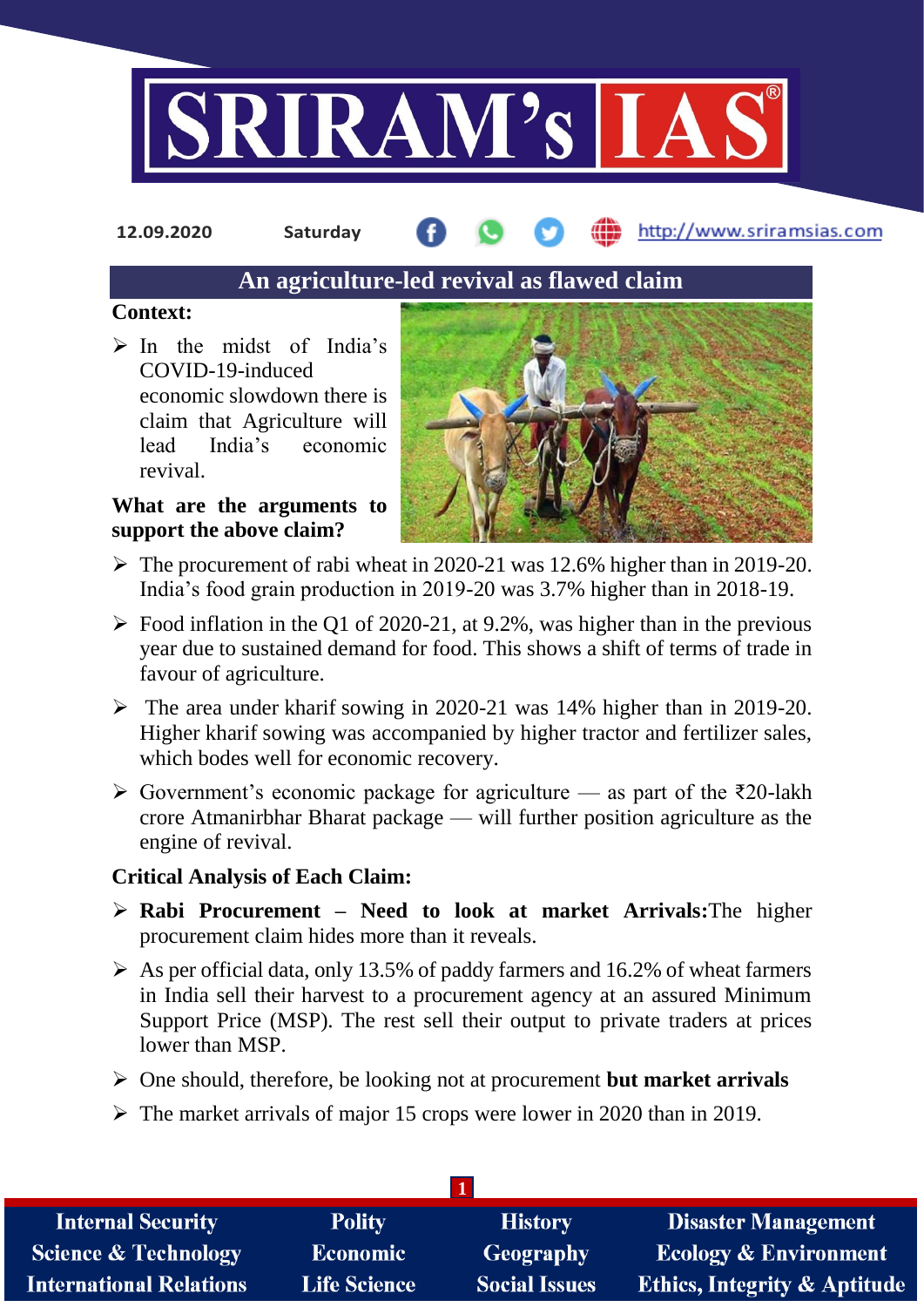

#### http://www.sriramsias.com **12.09.2020 Saturday**

- $\triangleright$  In wheat, barley, potato, cauliflower, cabbage and lady's finger, market arrivals in 2020 were between 50% and 75% of market arrivals in 2019.
- $\triangleright$  It was only in paddy, lentil, tomato and banana that market arrivals in 2020 constituted more than 75% of market arrivals in 2019.
- In addition, there were **major losses in the milk, meat and poultry sectors**; industry associations estimate the total loss for the poultry industry at  $\bar{\tau}$ 25,000 crore.
- $\triangleright$  Thus, the most important problem faced by farmers during the lockdown was the **loss of markets,** stemming from the disruption in supply chains, closure of mandis and a fall in consumer food demand.
- $\triangleright$  Higher procurement was hardly alleviating the loss faced by farmers
- **Inflation and Prices – Misplaced notion that it benefitted farmers:** Inflation rates estimated using consumer price indices are not representative of farmer's prices.
- $\triangleright$  Inflation was largely due to disruptions in supply chains and rise in trader margins
- $\triangleright$  The dark side of higher rural inflation in India is that small and marginal farmers are not net sellers, but net buyers of food. So, it was not just that farmer's prices fell; most were also forced to pay more for food purchases.
- **Higher kharif sowing – Rise in Rural Unemployment**: Given that rabi incomes fell during the lockdown, many rural households may have returned to farming or intensified farming for food- and income-security.
- $\triangleright$  Lakhs of migrant workers returned to their villages from urban areas. They may have taken up agriculture in previously fallow or uncultivated lands.
- $\triangleright$  It is no cause for celebration because the rural unemployment rates rose sharply in 2020, to 22.8% (April), 21.1% (May) and 9.5% (June).
- **Trickle from Package – Fresh Spending is meagre**: Agriculture contributes only about 15% to India's Gross Value Added (GVA). Thus, even if agriculture grows by 4%, it is likely to contribute only 0.6 percentage points to GVA growth.

| <b>Internal Security</b>        | <b>Polity</b>       | <b>History</b>       | <b>Disaster Management</b>              |  |  |  |
|---------------------------------|---------------------|----------------------|-----------------------------------------|--|--|--|
| <b>Science &amp; Technology</b> | <b>Economic</b>     | <b>Geography</b>     | <b>Ecology &amp; Environment</b>        |  |  |  |
| <b>International Relations</b>  | <b>Life Science</b> | <b>Social Issues</b> | <b>Ethics, Integrity &amp; Aptitude</b> |  |  |  |